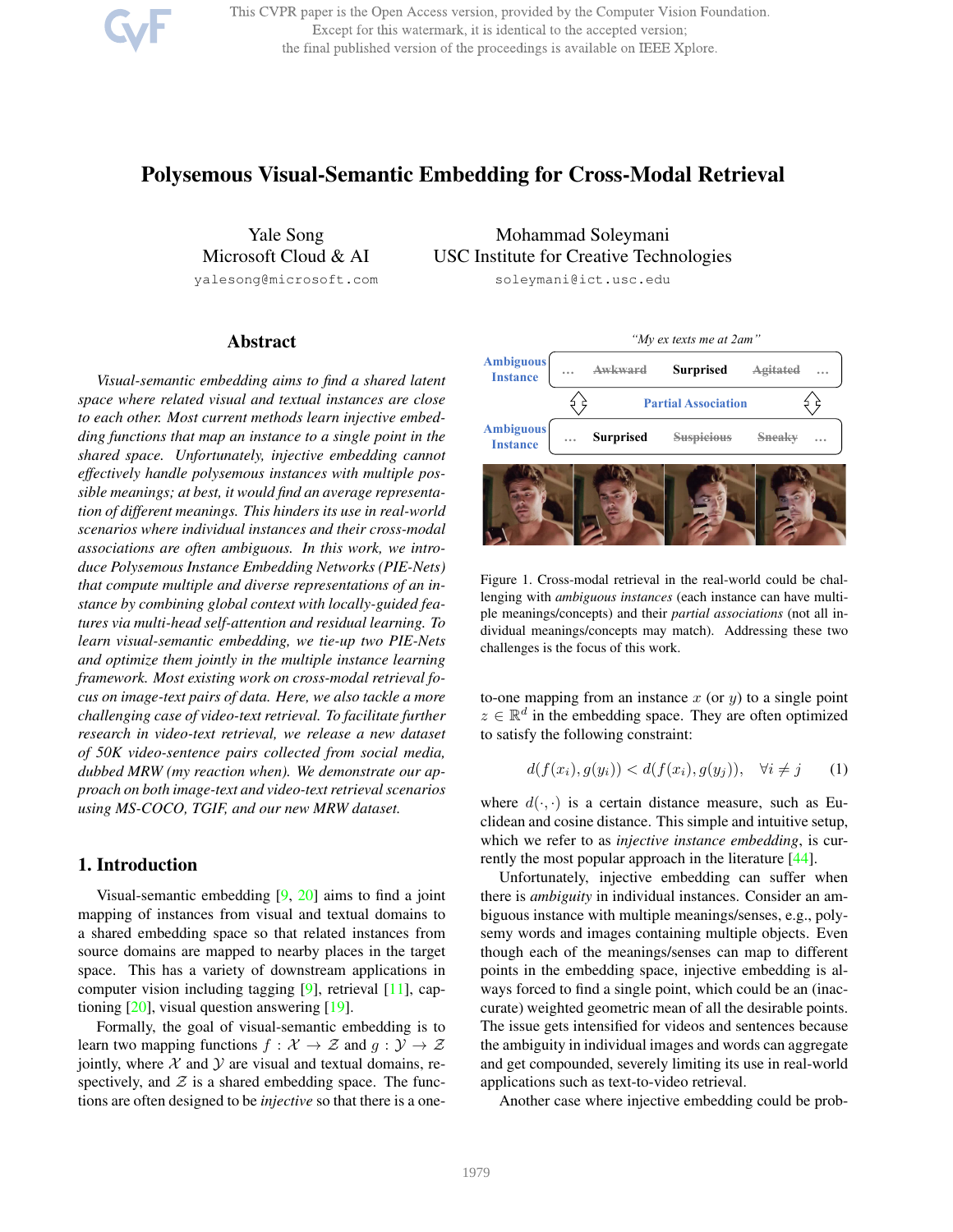lematic is *partial* cross-domain association, a characteristic commonly observed in the real-world datasets. For instance, a text sentence may describe only certain regions of an image while ignoring other parts [47], and a video may contain extra frames not described by its associated sentence [24]. These associations are implicit/hidden, making it unclear which part(s) of the image/video the text description refers to. This is especially problematic for injective embedding because information about any ignored parts will be lost in the mapped point and, once mapped, there is no way to recover from the information loss.

In this work, we address the above issues by (1) formulating instance embedding as a one-to-many mapping task and (2) optimizing the mapping functions to be robust to ambiguous instances and partial cross-modal associations.

To address the issues with ambiguous instances, we propose a novel one-to-many instance embedding model, Polysemous Instance Embedding Network (PIE-Net), which extracts  $K$  embeddings of each instance by combining global and local information of its input. Specifically, we obtain K *locally-guided* representations by attending to different parts of an input instance (e.g., regions, frames, words) using a multi-head self-attention module [27, 41]. We then combine each of such local representation with global representation via residual learning [15] to avoid learning redundant information. Furthermore, to prevent the K embeddings from collapsing into the mode (or the mean) of all the desirable embeddings, we regularize the K locally-guided representations to be diverse. To our knowledge, we are the first to apply multi-head self-attention with residual learning for the application of instance embedding.

To address the partial association issue, we tie-up two PIE-Nets and train our model in the multiple-instance learning (MIL) framework [5]. We call this approach Polysemous Visual-Semantic Embedding (PVSE). Our intuition is: when two instances are only partially associated, the learning constraint of Equation 1 will unnecessarily penalize embedding mismatches because it expects two instances to be perfectly associated. Capitalizing on our oneto-many instance embedding, our MIL objective relaxes the constraint of Equation 1 so that only one of  $K \times K$  embedding pairs is well-aligned, making our model more robust to partial cross-domain association. We illustrate this intuition in Figure 2. This relaxation, however, could cause a discrepancy between two embedding distributions because  $(K \times K - 1)$  embedding pairs are left unconstrained. We thus regularize the learned embedding space by minimizing the discrepancy using the Maximum Mean Discrepancy (MMD) [13], a popular technique for determining whether two sets of data are from the same probability distribution.

We demonstrate our approach on two cross-modal retrieval scenarios: image-text and video-text. For image-text retrieval, we evaluate on the MS-COCO dataset [25]; for



Figure 2. We represent each instance with  $k$  embeddings, each representing different parts of the instance, e.g., regions of an image, frames of a video, or words of a sentence. Conventional approaches measure the visual-semantic distance by considering all k embeddings, and thus would suffer when not all concepts are related. We instead assume there is a partial match and measure the distance between only the most related combination (squares).

video-text retrieval, we evaluate on the TGIF dataset [24] as well as our new MRW (my reaction when) dataset, which we collected to promote further research in cross-modal video-text retrieval under ambiguity and partial association. The dataset contains 50K video-sentence pairs collected from social media, where the videos depict physical or emotional reactions to certain situations described in text. We compare our method with well-established baselines and carefully conduct an ablation study to justify various design choices. We report strong performance on all three datasets, and achieve the state-of-the-art result on image-to-text retrieval task on the MS-COCO dataset.

## 2. Related Work

Here we briefly review some of the most relevant work on instance embedding for cross-modal retrieval.

Correlation maximization: Most existing methods are based on one-to-one mapping of instances into a shared embedding space. One popular approach is maximizing correlation between related instances in the embedding space. Rasiwasia *et al*. [33] use canonical correlation analysis (CCA) to maximize correlation between images and text, while Gong *et al.* [11] extend CCA to a triplet scenario, e.g., images, tags, and their semantic concepts. Most recent methods incorporate deep neural networks to learn their embedding models in an end-to-end fashion. Andrew *et al*. [2] propose deep CCA (DCCA), and Yan *et al*. [48] apply it to image-to-sentence and sentence-to-image retrieval.

Triplet ranking: Another popular approach is based on triplet ranking  $[9, 21, 45, 49]$ , which encourages the distance between positive pairs (e.g., ground-truth pairs) to be closer than negative pairs (e.g., randomly selected pairs). Frome *et al*. [9] propose a deep visual-semantic embedding (DeViSE) model, using a hinge loss to implement triplet ranking. Faghri *et al*. [7] extend this with the idea of hard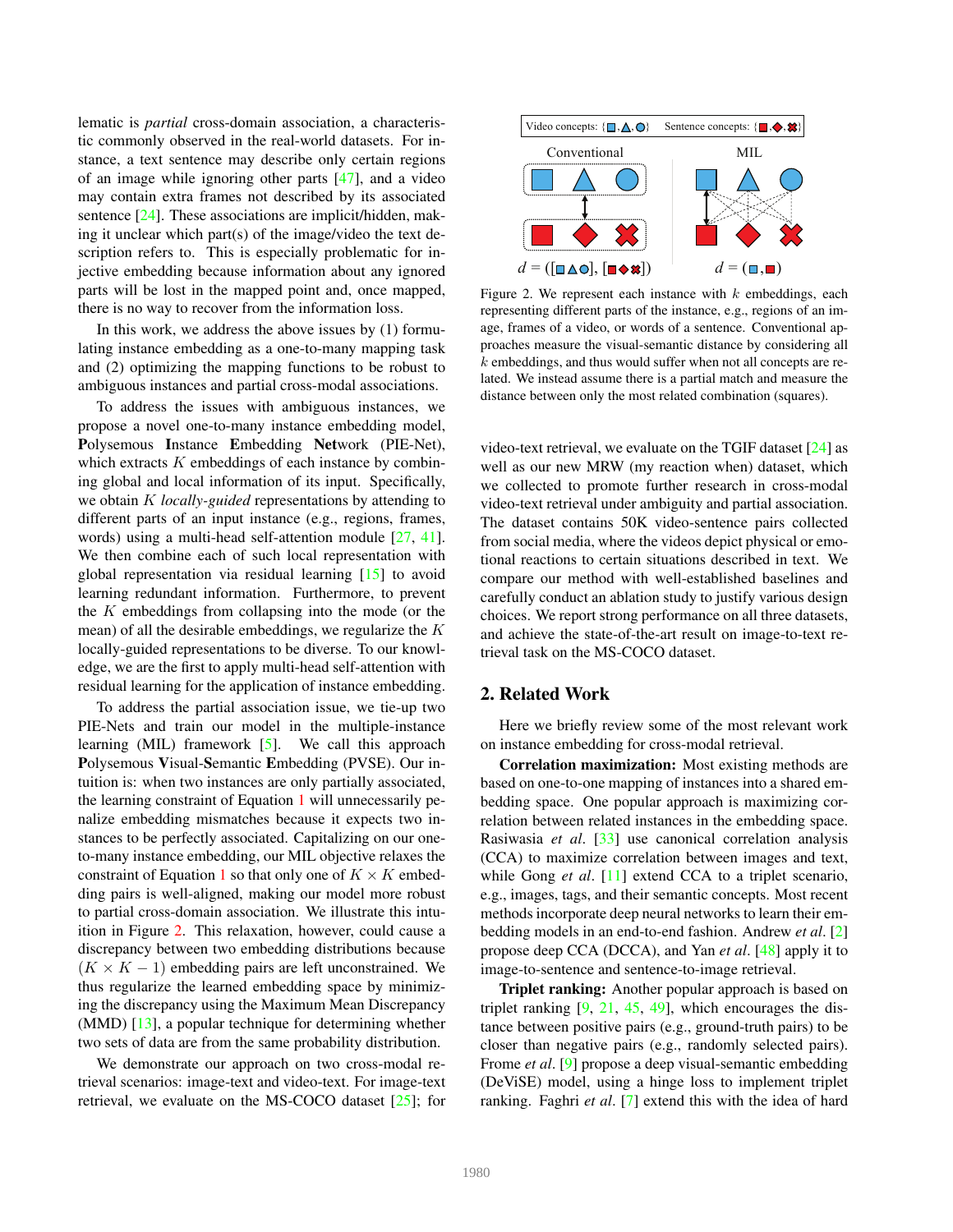negative mining, which focuses on maximum violating negative pairs, and report improved convergence rates.

Learning with auxiliary tasks: Several methods learn the embeddings in conjunction by solving auxiliary tasks, e.g., signal reconstruction [8, 6, 40], semantic concept categorization [33, 18], and minimizing the divergence between embedding distributions induced by different modalities  $[40, 50]$ . Adversarial training  $[12]$  is also used by many: Wang *et al*. [43] encourage the embeddings from different modalities to be indistinguishable using a domain discriminator, while Gu *et al.* [14] learn the embeddings with imageto-text and text-to-image synthesis tasks in the adversarial learning framework.

Attention-based embedding: All the above approaches are based on one-to-one mapping and thus could suffer from polysemous instances. To alleviate this, recent methods incorporate cross-attention mechanisms to selectively attend to local parts of an instance *given the context of* a conditioning instance from another modality [17, 23], e.g., attend to different image regions given different text queries. Intuitively, this can resolve the issues with ambiguous instances and their partial associations because the same instance can be mapped to different points depending on the presence of the conditioning instance. However, such approach comes with computational overhead at inference time because each query instance needs to be encoded as many times as the number of references instances in the database; this severely limits its use in real-world applications. Different from previous approaches, our method is based on multi-head selfattention [27, 41] which does not require a conditioning instance when encoding, and therefore each instance is encoded only once, significantly reducing computational overhead at inference time.

Beyond injective embedding: Similar to our motivation, some attempts have been made to go beyond the injective mapping. One approach is to design the embedding function to be stochastic and map an instance to a certain probability distribution (e.g., Gaussian) instead of a single point [35, 30, 31]. However, learning distributions is typically difficult/expensive and often lead to approximate solutions such as Monte Carlo sampling.

The work most similar to ours is by Ren *et al*. [36], where they compute multiple representations of an image by extracting local features using the region proposal method [10]; text instances are still represented by a single embedding vector. Different from theirs, our method computes multiple and diverse representations from both modalities, where each representation is a combination of global context and locally-guided features, instead of just a local feature. Song *et al*. [39], a prequel to this work, also compute multiple representations of each instance using multihead self-attention. We extend their approach by combining global and locally-guided features via residual learning.

We also extend the preliminary version of the MRW dataset with an increased number of sample pairs. Lastly, we report more comprehensive experimental results, adding results on the MS-COCO [25] dataset for image-text cross-retrieval.

## 3. Approach

Our Polysemous Visual-Semantic Embedding (PVSE) model, shown in Figure 3, is composed of modality-specific feature extractors followed by two sub-networks with an identical architecture; we call the sub-network Polysemous Instance Embedding Network (PIE-Net). The two PIE-Nets are independent of each other and do not share the weights.

The PIE-Net takes as input a global context vector and multiple local feature vectors (Section 3.1), computes locally-guided features using the local feature transformer (Section 3.2), and outputs  $K$  embeddings by combining the global context vector with locally-guided features (Section 3.3). We train the PVSE model in the Multiple Instance Learning (MIL) [5] framework. We explain how we make our model robust to ambiguous instances and partial crossmodal associations via our loss functions (Section 3.4) and finish with implementation details (Section 3.5).

#### 3.1. Modality-Specific Feature Encoder

Image encoder: We use the ResNet-152 [15] pretrained on ImageNet  $[38]$  to encode an image x. We take the feature map before the final average pooling layer as local features  $\Psi(x) \in \mathbb{R}^{7 \times 7 \times 2048}$ . We then apply average pooling to  $\Psi(x)$  and feed the output to one fully-connected layer to obtain global features  $\phi(x) \in \mathbb{R}^H$ .

Video encoder: We use the ResNet-152 to encode each of  $T$  frames from a video  $x$ , taking the 2048-dim output from the final average pooling layer, and use them as local features  $\Psi(x) \in \mathbb{R}^{\widetilde{T} \times 2048}$ . We then feed  $\Psi(x)$  into a bidirectional GRU (bi-GRU)  $[4]$  with H hidden units, and take the final hidden states as global features  $\phi(x) \in \mathbb{R}^H$ .

**Sentence encoder:** We encode each of  $L$  words from a sentence  $x$  using the GloVe  $[32]$  pretrained on the Common-Crawl dataset, producing L 300-dim vectors, and use them as local features  $\Psi(x) \in \mathbb{R}^{L \times 300}$ . We then feed them into a bi-GRU with  $H$  hidden units, and take the final hidden states as global features  $\phi(x) \in \mathbb{R}^H$ .

# 3.2. Local Feature Transformer

The local feature transformer takes local features  $\Psi(x)$ and transforms them into  $K$  locally-guided representations  $\Upsilon(x)$ . Our intuition is that different combinations of local information could yield diverse and refined representations of an instance. We implement this intuition by employing a multi-head self-attention module to obtain  $K$  attention maps, prepare  $K$  combinations of local features by attending to different parts of an instance, and apply non-linear transformations to obtain  $K$  locally-guided representations.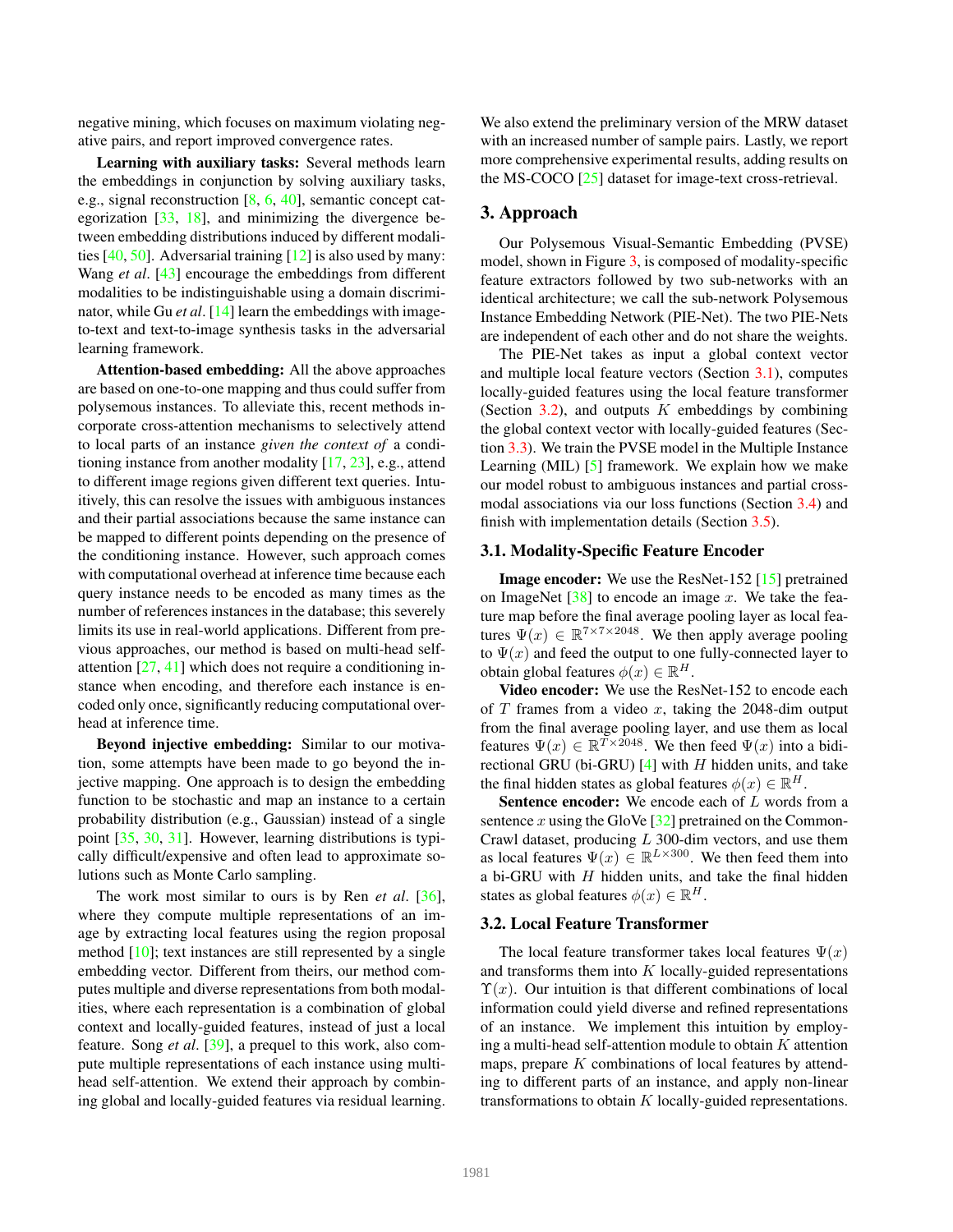

Figure 3. The architecture of Polysemous Visual-Semantic Embedding (PVSE) for video-sentence data.

We use a two-layer perceptron to implement the multihead self-attention module.<sup>1</sup> Given local features  $\Psi(x) \in$  $\mathbb{R}^{B \times D2}$ , it computes K attention maps  $\alpha \in \mathbb{R}^{K \times B}$ :

$$
\alpha = \text{softmax}(w_2 \tanh(w_1 \Psi(x)^\mathsf{T})) \tag{2}
$$

where  $w_2 \in \mathbb{R}^{K \times A}$ ,  $w_1 \in \mathbb{R}^{A \times D}$ ; we set  $A = D/2$  per empirical evidence. The softmax is applied row-wise so that each of the K attention coefficients sum up to one.

Finally, we multiply the attention map with local features and further apply a non-linear transformation to obtain  $K$ locally-guided representations  $\Upsilon(x) \in \mathbb{R}^{K \times H}$ :

$$
\Upsilon(x) = \sigma\left((\alpha\Psi(x))w_3 + b_3\right) \tag{3}
$$

where  $w_3 \in \mathbb{R}^{D \times H}$  and  $b_3 \in \mathbb{R}^H$ . We use the sigmoid as our activation function  $\sigma(\cdot)$ .

# 3.3. Feature Fusion With Residual Learning

The fusion block combines global features  $\phi(x)$  and locally-guided features  $\Upsilon(x)$  to obtain the final K embedding output. We note that there is an inherent information overlap between the two features (both are derived from the same instance). To prevent  $\Upsilon(x)$  from becoming redundant with  $\phi(x)$  and encourage it to learn only locally-specific information, we cast the feature fusion as a residual learning task. Specifically, we consider  $\phi(x)$  as input to the residual block and  $\Upsilon(x)$  as residuals with its own parameters to optimize  $(w_1, w_2, w_3, b_3)$ . As shown in [15], this residual mapping makes it easier to optimize the parameters associated with  $\Upsilon(x)$ , helping us find meaningful locally-specific information; in the extreme case, if global features  $\phi(x)$  were the optimal, the residuals will be pushed to zero and the approach will fall back to the standard injective embedding.

We compute K embedding vectors  $z \in \mathbb{R}^{K \times H}$  as:

$$
z = \text{LayerNorm}(\Phi(x) + \Upsilon(x))\tag{4}
$$

where  $\Phi(x) \in \mathbb{R}^{K \times H}$  is K repetitions of  $\phi(x)$ . Following [41], we apply the layer normalization [3] to the output.

## 3.4. Optimization and Inference

Given a dataset  $\mathcal{D} = \{(x_i, y_i)\}_{i=1}^N$  with N instance pairs  $(x)$  are either images or videos,  $y$  are sentences), we optimize our PVSE model to minimize a learning objective:

$$
\mathcal{L} = \mathcal{L}_{mil} + \lambda_1 \mathcal{L}_{div} + \lambda_2 \mathcal{L}_{mmd} \tag{5}
$$

where  $\lambda_1$  and  $\lambda_2$  are scalar weights that balance the influence of the loss terms. We describe each loss term below.

MIL Loss: We train our model in the Multiple Instance Learning (MIL) framework [5], designing a learning constraint for the cross-modal retrieval scenario:

$$
\min_{p,q} d(z_{i,p}^x, z_{i,q}^y) < d(z_{i,p}^x, z_{j,q}^y), \quad \forall i \neq j, \ \forall p, q \tag{6}
$$

where  $z^x$  and  $z^y$  are the PIE-Net embeddings of x and y, respectively, and  $p, q = 1, \dots, K$ . We use the cosine distance as our distance metric,  $d(a, b) = (a \cdot b) / (||a|| ||b||).$ 

Making an analogy to the MIL for binary classification [1], the left side of the constraint is the "positive" bag where at least one of  $K \times K$  embedding pairs is assumed to be positive (match), while the right side is the "negative" bag containing only negative (mismatch) pairs. Optimizing under this constraint allows our model to be robust to partial cross-modal association because it can ignore mismatching embedding pairs of partially associated instances.

We implement the above constraint by designing our MIL loss function  $\mathcal{L}_{mil}$  to be:

$$
\frac{1}{N^2}\sum_{i,j}^{N}\max\left(0,\rho-\min_{p,q}d(z_{i,p}^x,z_{j,q}^y)+\min_{p,q}d(z_{i,p}^x,z_{i,q}^y)\right)
$$

<sup>&</sup>lt;sup>1</sup>We have experimented with a more sophisticated version of the multihead self-attention [41], but it did not improve performance further.

 $^{2}B$  is 49 (= 7 × 7) for images, T for videos, and L for sentences; D is 2048 for images and videos, and 300 for sentences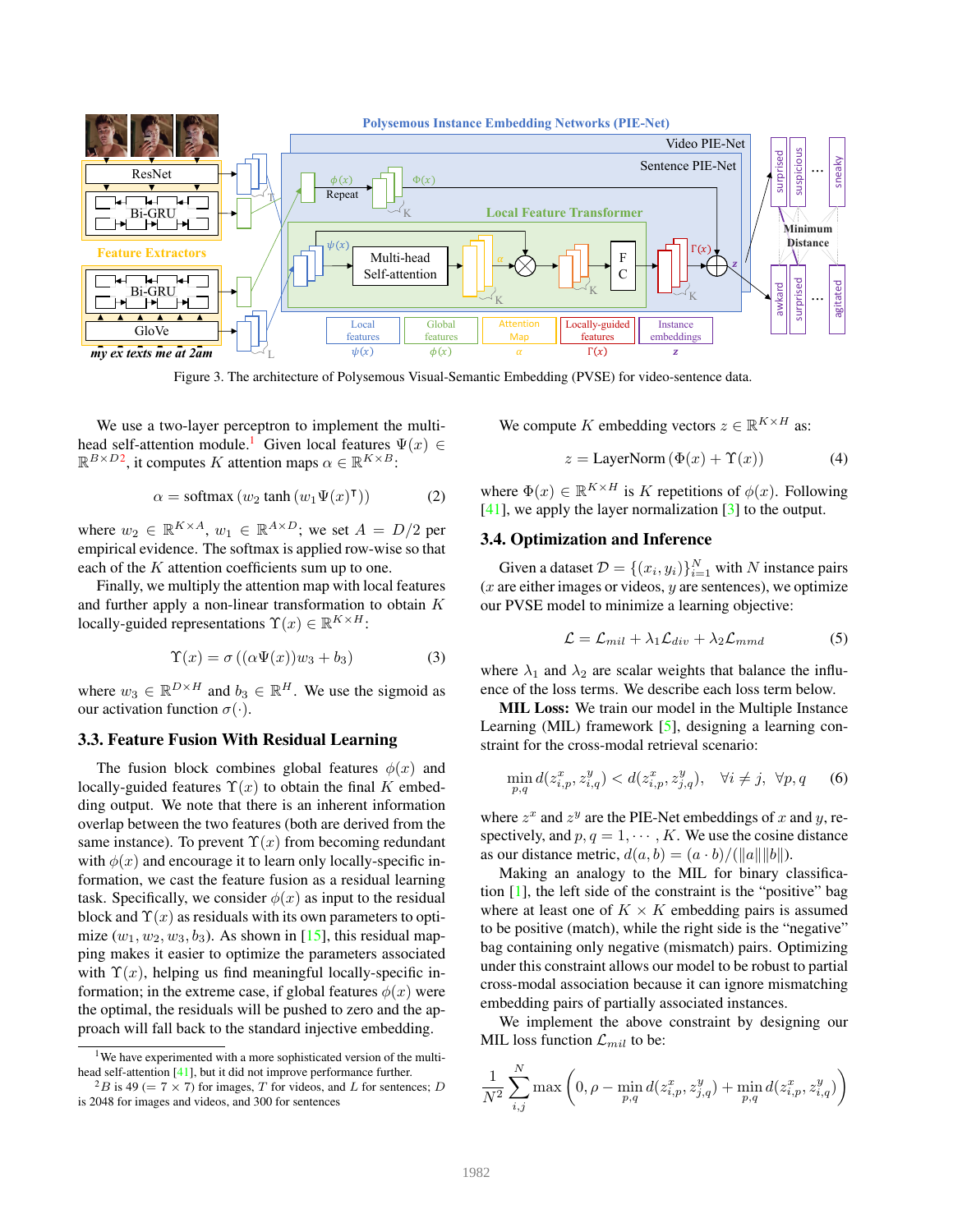where  $\rho$  is a margin parameter. Notice that we have the min operator for  $d(z_{i,p}^x, z_{j,q}^y)$ , similar to [36]; this can be seen as a form of hard negative mining, which we found to be effective and accelerate the convergence.

Diversity Loss: To ensure that our PIE-Net produces diverse representations of an instance, we design a diversity loss  $\mathcal{L}_{div}$  that penalizes the redundancy among K locallyguided features. To measure the redundancy, we compute a Gram matrix of  $\Upsilon(x)$  (and of  $\Upsilon(y)$ ) that encodes the correlations between all combinations of locally-guided features, i.e.,  $G_{i,j} = \sum_h \Upsilon(x)_{ih} \Upsilon(x)_{jh}$ . We normalize each  $\Upsilon(x)_i$ prior to the computation so that they are on an  $l_2$  ball.

The diagonal entries in  $G$  are always one (they are on a unit ball); the off-diagonals are zero iff two locally-guided features are orthogonal to each other. Therefore, the sum of off-diagonal entries in  $G$  indicates the redundancy among K locally-guided features. Based on this, we define our diversity loss as:

$$
\mathcal{L}_{div} = \frac{1}{K^2} \left( \|G^x - I\|_2 + \|G^y - I\|_2 \right) \tag{7}
$$

where  $G^x$  and  $G^y$  are the gram matrices of  $\Upsilon(x)$  and  $\Upsilon(y)$ , respectively, and  $I \in \mathbb{R}^{K \times K}$  is an identity matrix.

Note that we do not compute the diversity loss on the final embedding representations  $z^x$  and  $z^y$  because they already have global information baked in, making the orthogonality constraint invalid. This also ensures that the loss gets back-propagated through appropriate parts in the computational graph, and does not affect the global feature encoders, i.e., the FC layer for the image encoder, and the bi-GRUs for the video and sentence encoders.

Domain Discrepancy Loss: Optimizing our model under the MIL loss has one drawback: two distributions induced by  $z^x$  and  $z^y$ , which we denote by  $Z^x$  and  $Z^y$ , respectively, may diverge quickly because we only consider the minimum distance pair,  $\min_{p,q} d(z_p^x, z_q^y)$ , in loss computation and let the other ( $K \times K - 1$ ) pairs left to be unconstrained. It is therefore necessary to regularize the discrepancy between the two distributions.

One popular way to measure the discrepancy between two probability distributions is the Maximum Mean Discrepancy (MMD) [13]. The MMD between two distributions P and Q over a function space  $\mathcal F$  is

$$
\text{MMD}(P,Q) = \sup_{f \in \mathcal{F}} \left( \mathbb{E}_{X \sim P} \left[ f(X) \right] - \mathbb{E}_{Y \sim Q} \left[ f(Y) \right] \right) (8)
$$

When  $\mathcal F$  is a reproducing kernel Hilbert space (RKHS) with a kernel  $\kappa$  :  $\mathcal{X} \times \mathcal{X} \rightarrow \mathbb{R}$  that measures the similarity between two samples, Gretton *et al*. [13] showed that the supremum is achieved at  $f(x) = \mathbb{E}_{X' \sim P}[\kappa(x, X')]$  –  $\mathbb{E}_{X'\sim Q}[\kappa(x,X')]$ . Substituting this to Equation 8 and squaring the result, and approximating the expectation over our empirical distributions  $Z^x$  and  $Z^y$ , we have our domain discrepancy loss  $\mathcal{L}_{mmd}$  defined as

$$
\frac{\sum \kappa(z_{i,p}^x,z_{j,q}^x) - 2\sum \kappa(z_{i,p}^x,z_{j,q}^y) + \sum \kappa(z_{i,p}^y,z_{j,q}^y)}{K^2N^2}
$$

where the summation in each term is taken over all pairs of embeddings  $(i, j, p, q) \in [1, \cdots, K^2N^2]$ . We use a radial basis function (RBF) kernel as our kernel function.

Inference: At test time, we assume a database of M instances (e.g., videos) and their  $KM$  embedding vectors. Given a query instance (e.g., a sentence), we compute  $K$ embedding vectors and find the best matching instance in the database by comparing the cosine distances between all  $K^2M$  combinations of embeddings.

#### 3.5. Implementation Details

We subsample frames at 8 FPS and store them in a binary storage format. $3$  We set the maximum length of video to be 8 frames; for videos longer than 8 frames we select random subsequences during training, while during inference we sample 8 frames evenly spread across each video. We do not limit the sentence length as it has a minimal effect on the GPU memory footprint. We cross-validate the optimal hyper-parameter settings, varying  $K \in [1 :$ 8,  $H \in [512, 1024, 2048], \rho \in [0.1 : 1.0], \lambda_1, \lambda_2 \in$  $[0.1, 0.01, 0.001]$ . We use the AMSGRAD optimizer  $[34]$ with an initial learning rate of 2e-4 and reduce it by half when the loss stagnates. We train our model end-to-end, except for the pretrained CNN weights, for 50 epochs with a batch of 128 samples. We then finetune the whole model (including the CNN weights) for another 50 epochs.

# 4. MRW Dataset

To promote future research in video-text cross-modal retrieval, especially with ambiguous instances and their partial cross-domain association, we release a new dataset of 50K video-sentence pairs collected from social media; we call our dataset MRW (my reaction when).

Table 1 provides descriptive statistics of several videosentence datasets. Most existing datasets are designed for video captioning [37, 46, 24], with sentences providing textual descriptions of visual content in videos (video  $\rightarrow$  text relationship). Our dataset is unique in that it provides videos that display physical or emotional reactions to the given sentences (text → video relationship); these are called *reac-* $\emph{tion GIFs. According to a subreddit r/reactiongi f<sup>4</sup>:}$ 

*A reaction GIF is a physical or emotional response that is captured in an animated GIF which you can link in response to someone or something on the Internet. The reaction must not be in response to something that happens within the GIF, or it is considered a "scene".*

<sup>3</sup>https://github.com/TwentyBN/GulpIO

<sup>4</sup>https://www.reddit.com/r/reactiongifs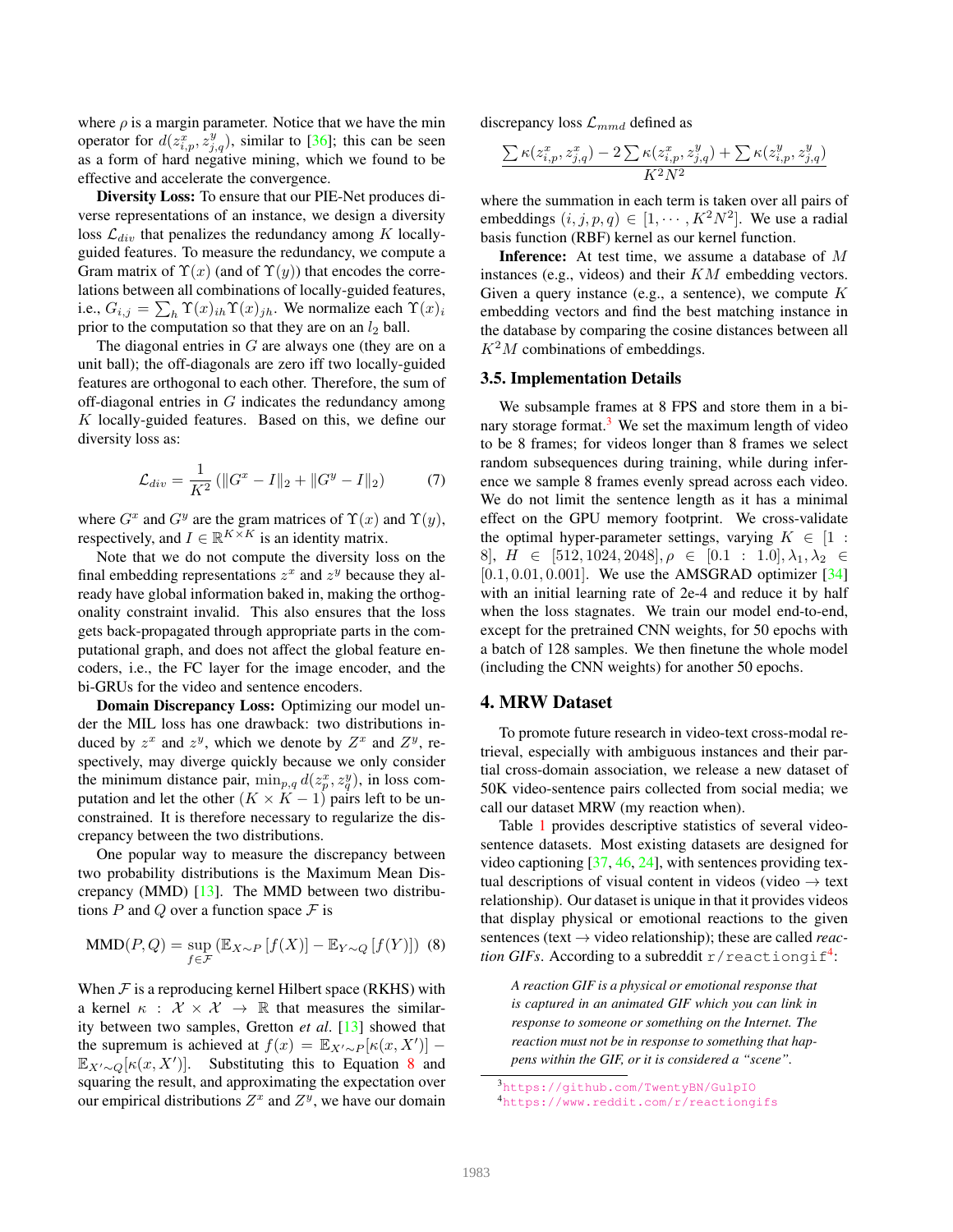MRW a witty comment I wanted to make was already said



(a) Physical Reaction

MFW I see a cute girl on Facebook change her status to single



(b) Emotional Reaction

MFW I can't remember if I've locked my front door



(c) Animal Reaction

MRW a family member asks me why his computer isn't working



(d) Lexical Reaction (Caption)

Figure 4. Our dataset contains videos depicting *reactions* to the situations described in the corresponding sentences. Here we show the four most common reaction types: (a) physical, (b) emotional, (c) animal, (d) lexical.

|                            | #clips  | #sentences | vocab  | text source |
|----------------------------|---------|------------|--------|-------------|
| LSMDC $16$ <sup>[37]</sup> | 128,085 | 128,085    | 22,898 | <b>DVS</b>  |
| <b>MSR-VTT</b> [46]        | 10.000  | 200,000    | 29.316 | AMT         |
| <b>TGIF [24]</b>           | 100,000 | 125.781    | 11.806 | AMT         |
| DiDeMo $[16]$              | 26.982  | 40.543     | 7.785  | AMT         |
| <b>MRW</b>                 | 50,107  | 50.107     | 34.835 | In-the-wild |

Table 1. Descriptive statistics of our dataset compared to existing video-sentence datasets.

This definition clearly differentiates ours from existing datasets: There is an inherently weaker association of concepts between video and text; see Figure 4. This introduces several additional challenges to cross-modal retrieval, part of which are the focus of this work, i.e., dealing with ambiguous instances and partial cross-domain association. We provide detailed data analyses and compare it with existing video captioning datasets in the supplementary material.

### 5. Experiments

We evaluate our approach on image-text and videotext cross-modal retrieval scenarios. For image-text crossretrieval, we evaluate on the MS-COCO dataset [25]; for video-text we use the TGIF [24] and our MRW datasets.

For MS-COCO we use the data split of  $[21]$ , which provides 113,287 training, 5K validation and 5K test samples; each image comes with 5 captions. We report results on both 1K unique test images (averaged over 5 folds) and the full 5K test images. For TGIF we use the original data split [24] with 80K training, 10,708 validation and 34,101 test samples; since most test videos come with 3 captions, we report results on 11,360 unique test videos. For MRW, we use a data split of 44,107 training, 1K validation and 5K test samples; all the videos come with one caption.

Following the convention in cross-modal retrieval, we report results using Recall@k (R@k) at  $k = 1, 5, 10$ , which measures the the fraction of queries for which the correct item is retrieved among the top  $k$  results. We also report the median rank (Med R) of the closest ground truth result in the list, as well as the normalized median rank (nMR) that divides the median rank by the number of total items. For cross-validation, we select the best model that achieves the

highest  $rsum = R@1 + R@5 + R@10$  in both directions (visual-to-text and text-to-visual) on a validation set.

While we report quantitative results in the main paper, our supplementary material contains qualitative results with visualizations of multi-head self-attention maps.

#### 5.1. Image-Text Retrieval Results

Table 2 shows the results on MS-COCO. To facilitate comprehensive comparisons, we provide previously reported results on this dataset.<sup>5</sup> Our approach outperforms most of the baselines, and achieves the new state-of-the-art on the image-to-text task on the 5K test set. We note that both GXN  $[14]$  and SCO  $[18]$  are trained with multiple objectives; in addition to solving the ranking task, GXN performs image-text cross-modal synthesis as part of training, while SCO performs classification of semantic concepts and their orders as part of training. Compared to the two methods, our model is trained with a single objective (ranking) and thus could be considered as a simpler model.

The most direct comparison to ours would be with VSE++ [7]. Both our model and VSE++ share the same image and sentence encoders. When we let our PIE-Net to produce single embeddings for input instances  $(K=1)$ , the only difference becomes that VSE++ directly uses our global features as their embedding representations, while we use the output from our PIE-Nets. The performance gap between ours (K=1) and VSE++ shows the effectiveness of our PIE-Net, which combines global context with locallyguided features produced by our local feature transformer.

### 5.2. Video-Text Retrieval Results

Table 3 and Table 4 show the results on TGIF and MRW datasets. Because there is no previously reported results on these datasets for the cross-model retrieval scenario, we run the baseline models and report their results. We can see that our method show strong performance compared to all the baselines. We provide implementation details of the baseline models in the supplementary material.

<sup>&</sup>lt;sup>5</sup>We omit results from cross-attention models  $[17, 23]$  that require a pair of instances (e.g., image and text) when encoding each instance.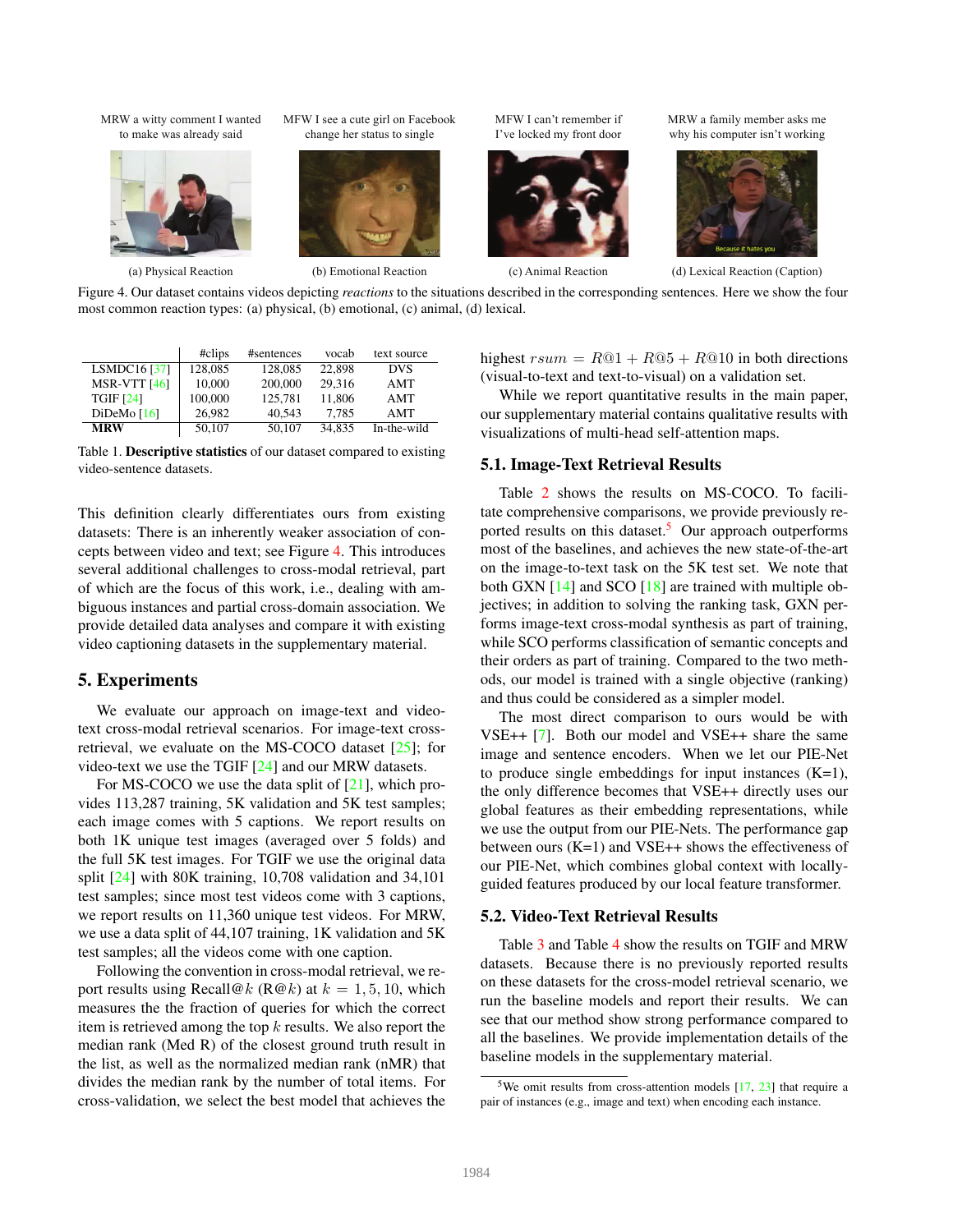|                    | 1K Test Images |                          |                          |      |                          |                | 5K Test Images |                          |               |      |                          |      |  |
|--------------------|----------------|--------------------------|--------------------------|------|--------------------------|----------------|----------------|--------------------------|---------------|------|--------------------------|------|--|
| Method             | Image-to-Text  |                          | Text-to-Image            |      |                          | Image-to-Text  |                |                          | Text-to-Image |      |                          |      |  |
|                    | R@1            | R@5                      | R@10                     | R@1  | R@5                      | R@10           | R@1            | R@5                      | R@10          | R@1  | R@5                      | R@10 |  |
| <b>DVSA</b> [20]   | 38.4           | 69.9                     | 80.5                     | 27.4 | 60.2                     | 74.8           | 16.5           | 39.2                     | 52.0          | 10.7 | 29.6                     | 42.2 |  |
| <b>GMM-FV [22]</b> | 39.4           | 67.9                     | 80.9                     | 25.1 | 59.8                     | 76.6           | 17.3           | 39.0                     | 50.2          | 10.8 | 28.3                     | 40.1 |  |
| $m-CNN$ [29]       | 42.8           | 73.1                     | 84.1                     | 32.6 | 68.6                     | 82.8           | ۰              | $\overline{\phantom{0}}$ |               |      | ۰                        |      |  |
| Order $[42]$       | 46.7           | $\overline{\phantom{a}}$ | 88.9                     | 37.9 | $\overline{\phantom{a}}$ | 85.9           | 23.3           | $\overline{\phantom{a}}$ | 65.0          | 18.0 | $\overline{\phantom{a}}$ | 57.6 |  |
| <b>DSPE</b> [45]   | 50.1           | 79.7                     | 89.2                     | 39.6 | 75.2                     | 86.9           |                | $\overline{\phantom{0}}$ |               |      |                          |      |  |
| VQA-A $[26]$       | 50.5           | 80.1                     | 89.7                     | 37.0 | 70.9                     | 82.9           | 23.5           | 50.7                     | 63.6          | 16.7 | 40.5                     | 53.8 |  |
| 2WayNet $[6]$      | 55.8           | 75.2                     | $\overline{\phantom{a}}$ | 39.7 | 63.3                     | $\blacksquare$ |                |                          |               |      |                          |      |  |
| RRF-Net $[28]$     | 56.4           | 85.3                     | 91.5                     | 43.9 | 78.1                     | 88.6           |                | -                        |               |      |                          |      |  |
| CMPM $[50]$        | 56.1           | 86.3                     | 92.9                     | 44.6 | 78.8                     | 89.0           | 31.1           | 60.7                     | 73.9          | 22.9 | 50.2                     | 63.8 |  |
| $VSE++ [7]$        | 64.6           | 90.0                     | 95.7                     | 52.0 | 84.3                     | 92.0           | 41.3           | 71.1                     | 81.2          | 30.3 | 59.4                     | 72.4 |  |
| <b>GXN</b> [14]    | 68.5           |                          | 97.9                     | 56.6 | $\overline{\phantom{0}}$ | 94.5           |                | ۰                        |               |      |                          |      |  |
| SCO[18]            | 69.9           | 92.9                     | 97.5                     | 56.7 | 87.5                     | 94.8           | 42.8           | 72.3                     | 83.0          | 33.1 | 62.9                     | 75.5 |  |
| $PVSE$ (K=1)       | 66.7           | 91.0                     | 96.2                     | 53.5 | 85.1                     | 92.7           | 41.7           | 73.0                     | 83.0          | 30.6 | 61.4                     | 73.6 |  |
| <b>PVSE</b>        | 69.2           | 91.6                     | 96.6                     | 55.2 | 86.5                     | 93.7           | 45.2           | 74.3                     | 84.5          | 32.4 | 63.0                     | 75.0 |  |

Table 2. MS-COCO results. Besides our results, we also provide previously reported results to facilitate comprehensive comparisons.



Figure 5. Performance (*rsum*) with different numbers of embeddings,  $K = [0 : 8]$ . The results at  $K = 0$  is when we take out the PIE-Net and use the global feature as the embedding output.

We notice is that the overall performance is much lower than the results from MS-COCO. This shows how challenging video-text retrieval is (and video understanding in a broader context), and calls for further research in this task. We can also see that there is a large performance gap between the two datasets. This suggests the two datasets have significantly different characteristics: the TGIF contains sentences describing visual content in videos, while our MRW dataset contains videos showing one of possible reactions to certain situations described in sentences. This makes the association between video and text modalities much weaker for the MRW than for the TGIF.

## 5.3. Ablation Results

The number of embeddings  $K$ : Tables 2, 3, 4 show that computing multiple embeddings per instance improves performance compared to just a single embedding (see the last two rows in each table). To better understand the effect of  $K$ , we vary it from 1 to 8, and also compare with  $K = 0$ , a baseline where we bypass our Local Feature Transformer and simply use the global feature as the final embedding representation. Figure 5 shows the performance on all three datasets based on the *rsum* metric (R@1



Figure 6. Performance (*rsum*) on MS-COCO and MRW with different ablative settings. The error bars are obtained from multiple runs over  $K = [1 : 8]$ .



Figure 7. Performance (*rsum*) on MS-COCO with different loss weights for  $\mathcal{L}_{div}$  and  $\mathcal{L}_{mmd}$ . The error bars are obtained from multiple runs of  $K = [2:4]$  and  $\lambda_{(.)} = [0.0, 0.01, 0.1, 1.0]$ .

+ R@5 + R@10 for image/video-to-text and back). The results are from the models before fine-tuning the ResNet-152 weights. We can see that there is a significant improvement from  $K = 0$  to  $K = 1$ ; this shows the effectiveness of our Local Feature Transformer. We can make an interesting observation by comparing the optimal  $K$  settings across different datasets:  $K = 3$  for COCO and TGIF, and  $K = 5$ for MRW. While this cannot be used as strong evidence, we believe this shows the level of ambiguity is higher on MRW than the other two datasets.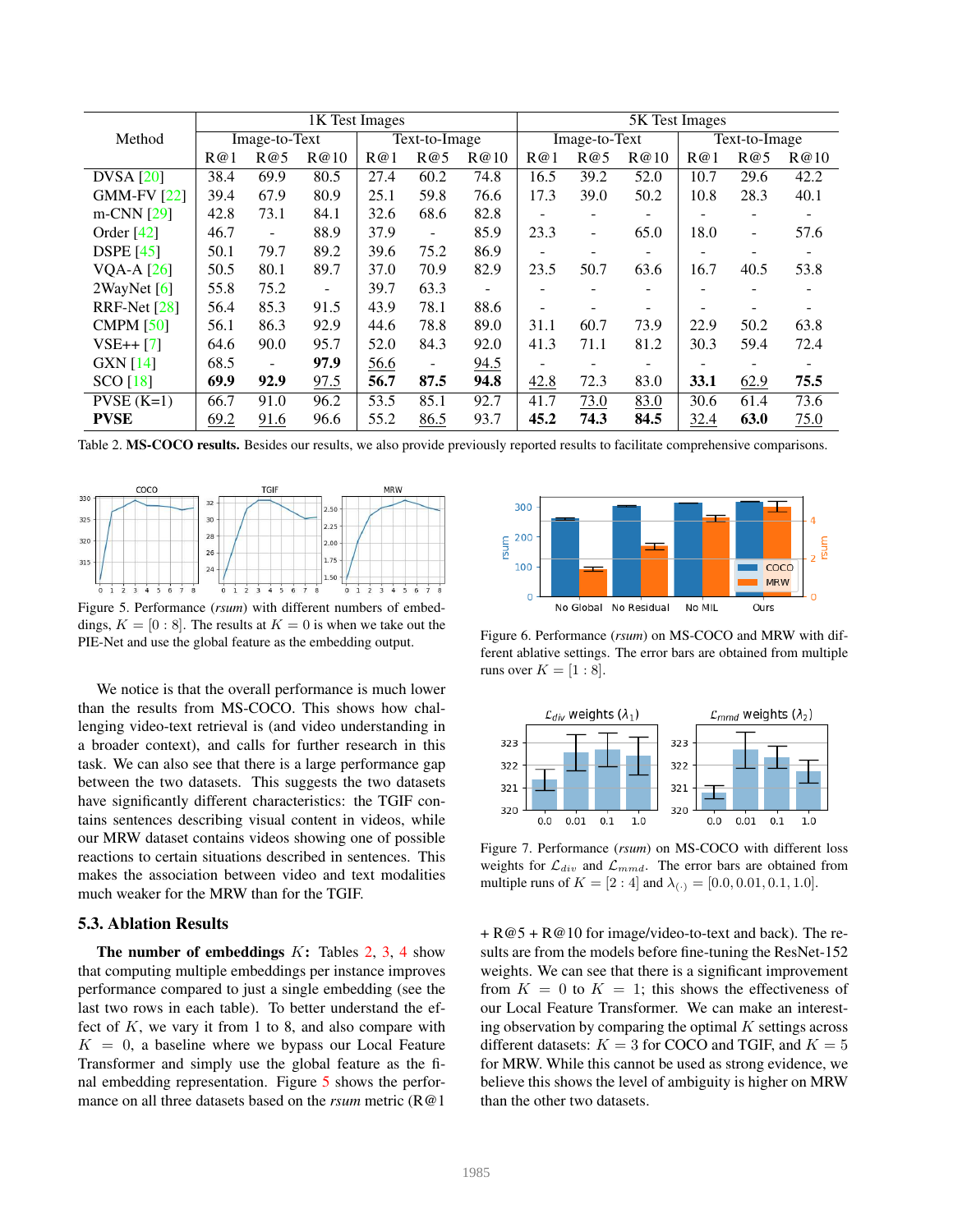| Method           | Video-to-Text |      |       |               | Text-to-Video |      |       |               |
|------------------|---------------|------|-------|---------------|---------------|------|-------|---------------|
|                  | R@1           | R@5  | R@10  | Med $R$ (nMR) | R@1           | R@5  | R@10  | Med $R$ (nMR) |
| $DeViSE$ [9]     | 0.84          | 3.53 | 6.02  | 379(0.03)     | 0.83          | 3.38 | 5.99  | 378 (1.03)    |
| $VSE++ [7]$      | 0.42          | 1.63 | 3.60  | 692 (0.09)    | 0.55          | 1.89 | 3.77  | 620(0.09)     |
| Order $[42]$     | 0.51          | 2.09 | 3.80  | 500(0.04)     | 0.48          | 2.13 | 3.86  | 478 (0.04)    |
| Corr-AE $[8]$    | 0.89          | 3.41 | 5.61  | 365(0.03)     | 0.90          | 3.48 | 5.97  | 352(0.03)     |
| $PVSE$ ( $K=1$ ) | 1.51          | 5.67 | 8.75  | 292(0.03)     | 1.61          | 5.23 | 8.51  | 284(0.03)     |
| <b>PVSE</b>      | 2.32          | 7.49 | 11.94 | 162(0.01)     | 2.17          | 7.76 | 12.25 | 155(0.01)     |

|  | Table 3. Experimental results on the TGIF dataset. |  |  |  |  |
|--|----------------------------------------------------|--|--|--|--|
|--|----------------------------------------------------|--|--|--|--|

| Method        | Video-to-Text |      |      |               | Text-to-Video |      |      |               |
|---------------|---------------|------|------|---------------|---------------|------|------|---------------|
|               | R@1           | R@5  | R@10 | Med $R$ (nMR) | R@1           | R@5  | R@10 | Med $R$ (nMR) |
| DeViSE [9]    | 0.02          | 0.18 | 0.56 | 1917 (0.38)   | 0.10          | 0.38 | 0.54 | 1917 (0.38)   |
| $VSE++[7]$    | 0.12          | 0.38 | 0.82 | 1781 (0.36)   | 0.14          | 0.44 | 0.88 | 1767(0.35)    |
| Order $[42]$  | 0.04          | 0.14 | 0.40 | 1771(0.35)    | 0.02          | 0.14 | 0.32 | 1780 (0.36)   |
| Corr-AE $[8]$ | 0.14          | 0.54 | 1.06 | 1605(0.32)    | 0.04          | 0.26 | 0.60 | 1614(0.37)    |
| $PVSE(K=1)$   | 0.10          | 0.40 | 0.76 | 1595 (0.32)   | 0.10          | 0.38 | 0.66 | 1619 (0.32)   |
| <b>PVSE</b>   | 0.16          | 0.68 | 1.80 | 1586 (0.32)   | 0.16          | 0.60 | 1.83 | 1573(0.37)    |

Table 4. Experimental results on the MRW dataset.

Global vs. locally-guided features: We analyze the importance of global and locally-guided features, as well as different strategies to combine them. Figure 6 shows results on several ablative settings: No Global is when we use locally-guided features alone (discard global features); No Residual is when we simply concatenate global and locally-guided features, instead of combining them via residual learning. We report results on both MS-COCO and MRW because the two datasets exhibit the biggest difference in the level of ambiguity.

We notice that the performance drops significantly on both datasets when we discard global features. Together with  $K = 0$  results in Figure 5 (discard locally-guided features), this shows the importance of balancing global and local information in the final embedding. We also see that simply concatenating the two features (no residual learning) hurts the performance, and the drop is more significant on the MRW dataset. This suggests our residual learning setup is especially crucial for highly ambiguous data.

**MIL objective:** Figure 6 also shows the result of  $No$  $MIL$ , which is when we concatenate the K embeddings and optimize the standard triplet ranking objective [9, 21, 7], i.e., the "Conventional" setup in Figure 2. While the differences are relatively smaller than with the other ablative settings, there are statistically significant differences between the two results on both datasets ( $p = 0.046$  on MS-COCO and  $p = 0.015$  on MRW). We also see that the difference between No MIL and Ours on MRW is more pronounced than on MS-COCO. This suggests thed MIL objective is especially effective for highly ambiguous data.

Sensitivity analysis on different loss weights: Figure 7 shows the sensitivity of our approach when we vary the relative loss weights, i.e.,  $\lambda_1$  and  $\lambda_2$  in Equation 5. Note that the weights are relative, not absolute, e.g., instead of directly multiplying  $\lambda_1 = 1.0$  to  $\mathcal{L}_{div}$ , we first scale it to  $\lambda_1 \times (\mathcal{L}_{mil}/\mathcal{L}_{div})$  and then multiply it to  $\mathcal{L}_{div}$ . The results show that both loss terms are important in our model. We can see, in particular, that  $\mathcal{L}_{mmd}$  plays an important role in our model. Without it, the two embedding spaces induced by different modalities may diverge quickly due to the MIL objective, which may result in a poor convergence rate. Overall, our results suggests that the model is not much sensitive to the two relative weight terms.

### 6. Conclusion

Ambiguous instances and their partial associations pose significant challenges to cross-modal retrieval. Unlike the traditional approaches that use injective embedding to compute a single representation per instance, we propose a Polysemous Instance Embedding Network (PIE-Net) that computes *multiple and diverse* representations per instance. To obtain visual-semantic embedding that is robust to partial cross-modal association, we tie-up two PIE-Nets, one per modality, and jointly train them using the Multiple Instance Learning objective. We demonstrate our approach on the image-text and video-text cross-modal retrieval scenarios and report strong results compared to several baselines.

Part of our contribution is also in the newly collected MRW dataset. Unlike existing video-sentence datasets that contain sentences describing visual content in videos, ours contain videos illustrating *one of possible reactions* to certain situations described in sentences, which makes videosentence association somewhat ambiguous. This poses new challenges to cross-modal retrieval; we hope there will be further progress on this challenging new dataset.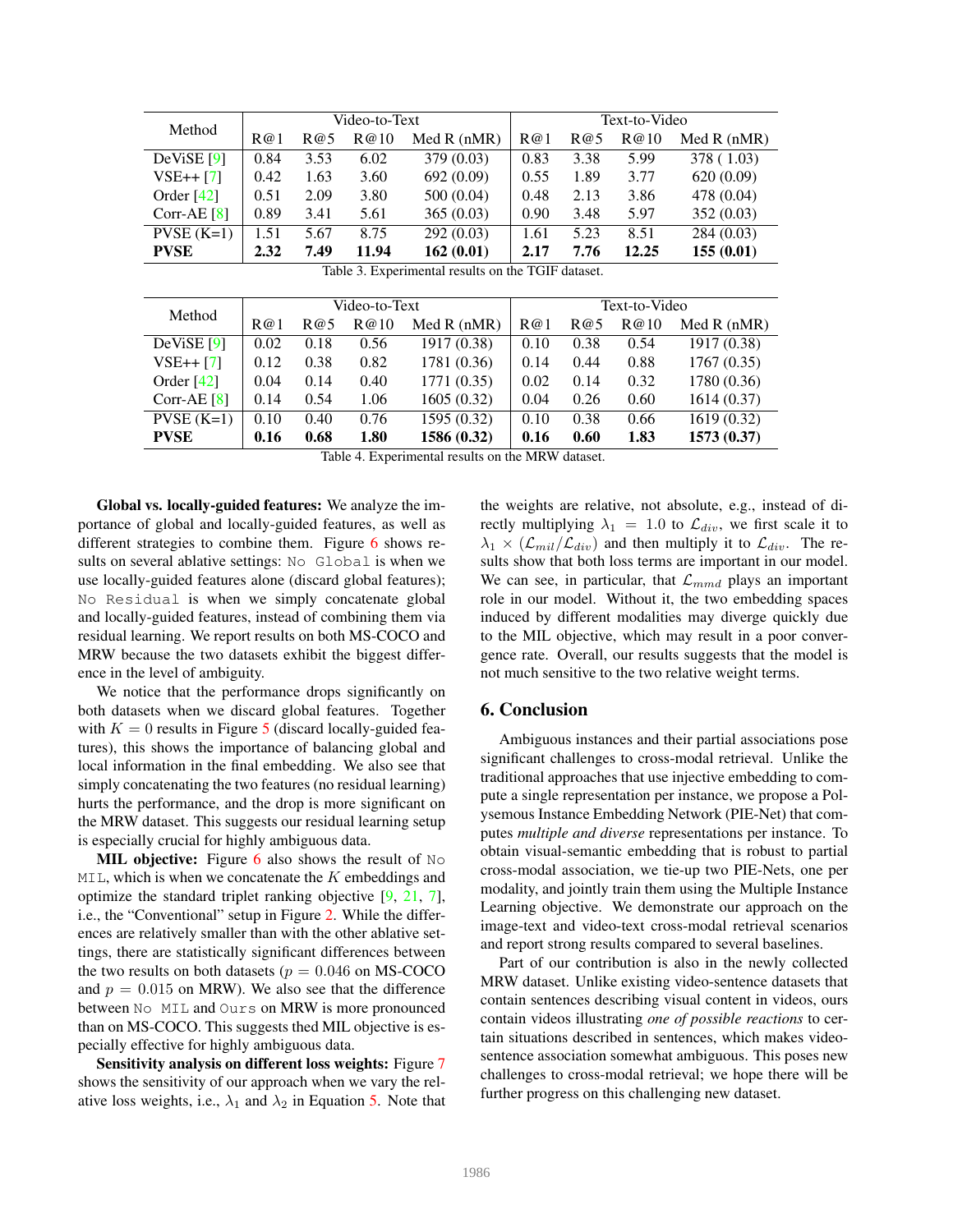# References

- [1] Jaume Amores. Multiple instance classification: Review, taxonomy and comparative study. *Artificial Intelligence*, 2013.
- [2] Galen Andrew, Raman Arora, Jeff Bilmes, and Karen Livescu. Deep canonical correlation analysis. In *ICML*, 2013.
- [3] Jimmy Lei Ba, Jamie Ryan Kiros, and Geoffrey E Hinton. Layer normalization. *arXiv preprint arXiv:1607.06450*, 2016.
- [4] Kyunghyun Cho, Bart Van Merriënboer, Caglar Gulcehre, Dzmitry Bahdanau, Fethi Bougares, Holger Schwenk, and Yoshua Bengio. Learning phrase representations using rnn encoder-decoder for statistical machine translation. In *EMNLP*, 2014.
- [5] Thomas G Dietterich, Richard H Lathrop, and Tomás Lozano-Pérez. Solving the multiple instance problem with axis-parallel rectangles. *Artificial intelligence*, 1997.
- [6] Aviv Eisenschtat and Lior Wolf. Linking image and text with 2-way nets. In *CVPR*, 2017.
- [7] Fartash Faghri, David J Fleet, Jamie Ryan Kiros, and Sanja Fidler. Vse++: improved visual-semantic embeddings. In *BMVC*, 2017.
- [8] Fangxiang Feng, Xiaojie Wang, and Ruifan Li. Cross-modal retrieval with correspondence autoencoder. In *ACM Multimedia*, 2014.
- [9] Andrea Frome, Greg S Corrado, Jon Shlens, Samy Bengio, Jeff Dean, Tomas Mikolov, et al. Devise: A deep visualsemantic embedding model. In *NIPS*, 2013.
- [10] Ross Girshick. Fast r-cnn. In *ICCV*, 2015.
- [11] Yunchao Gong, Qifa Ke, Michael Isard, and Svetlana Lazebnik. A multi-view embedding space for modeling internet images, tags, and their semantics. *IJCV*, 2014.
- [12] Ian Goodfellow, Jean Pouget-Abadie, Mehdi Mirza, Bing Xu, David Warde-Farley, Sherjil Ozair, Aaron Courville, and Yoshua Bengio. Generative adversarial nets. In *NIPS*, 2014.
- [13] Arthur Gretton, Karsten M Borgwardt, Malte Rasch, Bernhard Schölkopf, and Alex J Smola. A kernel method for the two-sample-problem. In *NIPS*, 2007.
- [14] Jiuxiang Gu, Jianfei Cai, Shafiq Joty, Li Niu, and Gang Wang. Look, imagine and match: Improving textual-visual cross-modal retrieval with generative models. In *CVPR*, 2018.
- [15] Kaiming He, Xiangyu Zhang, Shaoqing Ren, and Jian Sun. Deep residual learning for image recognition. In *CVPR*, 2016.
- [16] Lisa Anne Hendricks, Oliver Wang, Eli Shechtman, Josef Sivic, Trevor Darrell, and Bryan Russell. Localizing moments in video with natural language. In *ICCV*, pages 5803– 5812, 2017.
- [17] Yan Huang, Wei Wang, and Liang Wang. Instance-aware image and sentence matching with selective multimodal lstm. In *CVPR*, 2017.
- [18] Yan Huang and Qi Wu. Learning semantic concepts and order for image and sentence matching. In *CVPR*, 2018.
- [19] Yunseok Jang, Yale Song, Youngjae Yu, Youngjin Kim, and Gunhee Kim. TGIF-QA: Toward spatio-temporal reasoning in visual question answering. In *CVPR*, 2017.
- [20] Andrej Karpathy and Li Fei-Fei. Deep visual-semantic alignments for generating image descriptions. In *CVPR*, 2015.
- [21] Ryan Kiros, Ruslan Salakhutdinov, and Richard S Zemel. Unifying visual-semantic embeddings with multimodal neural language models. *arXiv preprint arXiv:1411.2539*, 2014.
- [22] Benjamin Klein, Guy Lev, Gil Sadeh, and Lior Wolf. Associating neural word embeddings with deep image representations using fisher vectors. In *CVPR*, 2015.
- [23] Kuang-Huei Lee, Xi Chen, Gang Hua, Houdong Hu, and Xiaodong He. Stacked cross attention for image-text matching. 2018.
- [24] Yuncheng Li, Yale Song, Liangliang Cao, Joel Tetreault, Larry Goldberg, Alejandro Jaimes, and Jiebo Luo. TGIF: A new dataset and benchmark on animated GIF description. In *CVPR*, 2016.
- [25] Tsung-Yi Lin, Michael Maire, Serge Belongie, James Hays, Pietro Perona, Deva Ramanan, Piotr Dollár, and C Lawrence Zitnick. Microsoft coco: Common objects in context. In *ECCV*, 2014.
- [26] Xiao Lin and Devi Parikh. Leveraging visual question answering for image-caption ranking. In *ECCV*, 2016.
- [27] Zhouhan Lin, Minwei Feng, Cicero Nogueira dos Santos, Mo Yu, Bing Xiang, Bowen Zhou, and Yoshua Bengio. A structured self-attentive sentence embedding. In *ICLR*, 2017.
- [28] Yu Liu, Yanming Guo, Erwin M Bakker, and Michael S Lew. Learning a recurrent residual fusion network for multimodal matching. In *ICCV*, 2017.
- [29] Lin Ma, Zhengdong Lu, Lifeng Shang, and Hang Li. Multimodal convolutional neural networks for matching image and sentence. In *ICCV*, 2015.
- [30] Tanmoy Mukherjee and Timothy Hospedales. Gaussian visual-linguistic embedding for zero-shot recognition. In *EMNLP*, 2016.
- [31] Seong Joon Oh, Kevin Murphy, Jiyan Pan, Joseph Roth, Florian Schroff, and Andrew Gallagher. Modeling uncertainty with hedged instance embedding. *arXiv preprint arXiv:1810.00319*, 2018.
- [32] Jeffrey Pennington, Richard Socher, and Christopher Manning. Glove: Global vectors for word representation. In *EMNLP*, 2014.
- [33] Nikhil Rasiwasia, Jose Costa Pereira, Emanuele Coviello, Gabriel Doyle, Gert RG Lanckriet, Roger Levy, and Nuno Vasconcelos. A new approach to cross-modal multimedia retrieval. In *ACM Multimedia*, 2010.
- [34] Sashank J. Reddi, Satyen Kale, and Sanjiv Kumar. On the convergence of adam and beyond. In *ICLR*, 2018.
- [35] Zhou Ren, Hailin Jin, Zhe Lin, Chen Fang, and Alan Yuille. Joint image-text representation by gaussian visual-semantic embedding. In *ACM Multimedia*, 2016.
- [36] Zhou Ren, Hailin Jin, Zhe Lin, Chen Fang, and Alan Yuille. Multiple instance visual-semantic embedding. In *BMVC*, 2017.